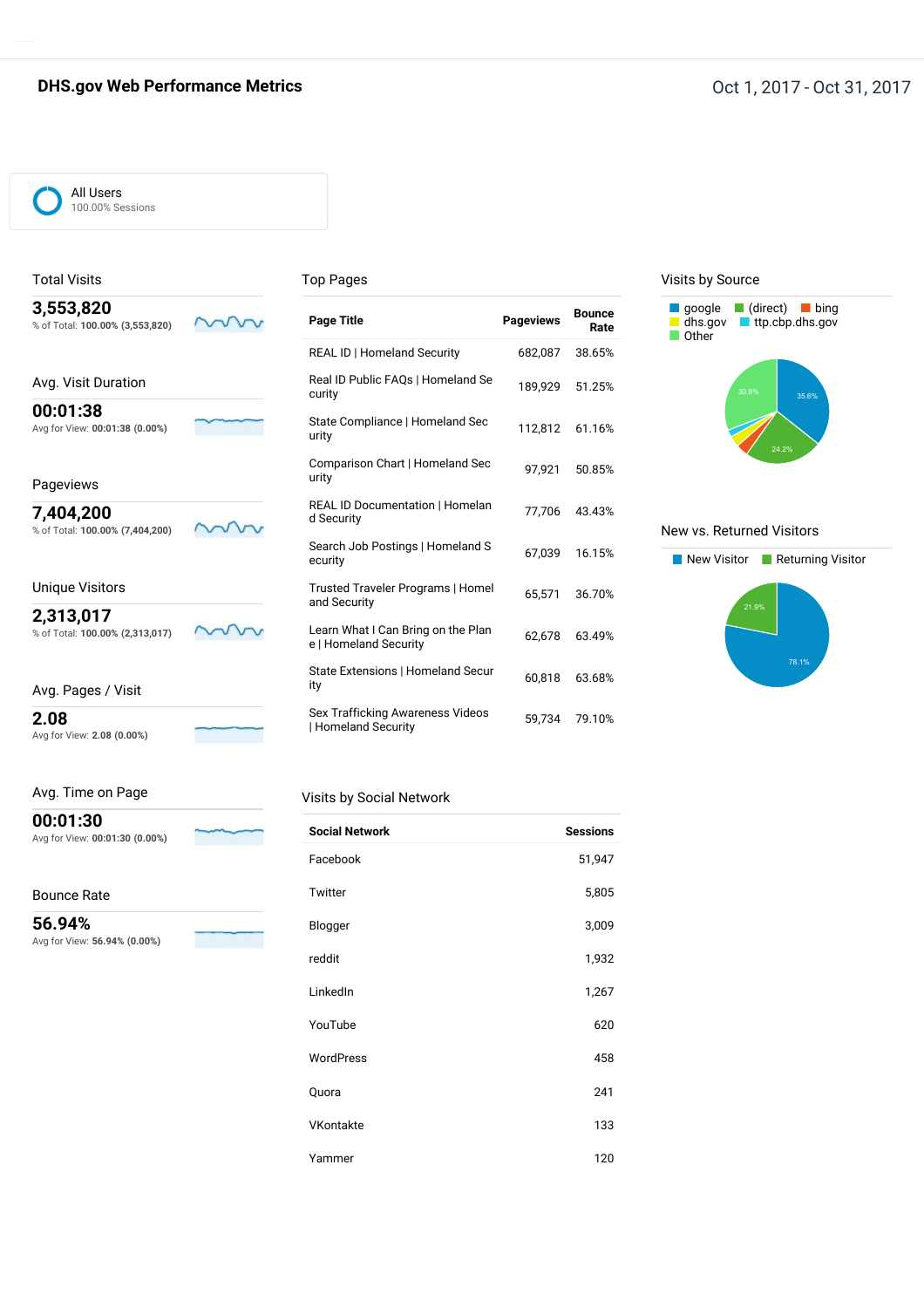# **DHS.gov Search Performance Metrics DHS.gov Search Performance Metrics Oct 1, 2017** - Oct 31, 2017

#### All Users 100.00% Sessions

Visits to DHS.gov

#### Top Internal Searches by Search Term

New vs. Returned Visitors



#### Total External Searches (Google)

ww

Г

**978,056** % of Total: **27.52% (3,553,820)**

| <b>Search Term</b>           | <b>Total Unique</b><br><b>Searches</b> | Organic<br><b>Searches</b> |
|------------------------------|----------------------------------------|----------------------------|
| real id                      | 1,195                                  | 17                         |
| real id compliant st<br>ates | 785                                    | 17                         |
| careers                      | 734                                    | 9                          |
| esta                         | 563                                    | 9                          |
| global entry                 | 469                                    | 17                         |
| active shooter               | 444                                    | 9                          |
| check my case stat<br>us     | 435                                    | $\Omega$                   |
| antifa                       | 384                                    | 60                         |
| forms                        | 375                                    | 77                         |
| immigration                  | 367                                    | 26                         |



## Avg. Visits per Visitor



#### Top External Searches (Google - as reported)

| <b>Page Title</b>                                                                                | <b>Sessions</b> |
|--------------------------------------------------------------------------------------------------|-----------------|
| Homeland Security   Home                                                                         | 73,780          |
| Learn What I Can Bring on the Plane   H<br>omeland Security                                      | 48.308          |
| Real ID Public FAQs   Homeland Securit<br>у                                                      | 34.424          |
| Sex Trafficking Awareness Videos   Ho<br>meland Security                                         | 33,827          |
| <b>REAL ID   Homeland Security</b>                                                               | 24,500          |
| TSA to Notify Travelers of Upcoming 20<br>18 Real ID Airport Enforcement   Homel<br>and Security | 20,139          |
| Get a Green Card   Homeland Security                                                             | 18,210          |
| Online Detainee Locator System (ICE)  <br><b>Homeland Security</b>                               | 13,722          |
| Immigration Data & Statistics   Homela<br>nd Security                                            | 13,551          |
| Search Job Postings   Homeland Securi<br>ty                                                      | 13,201          |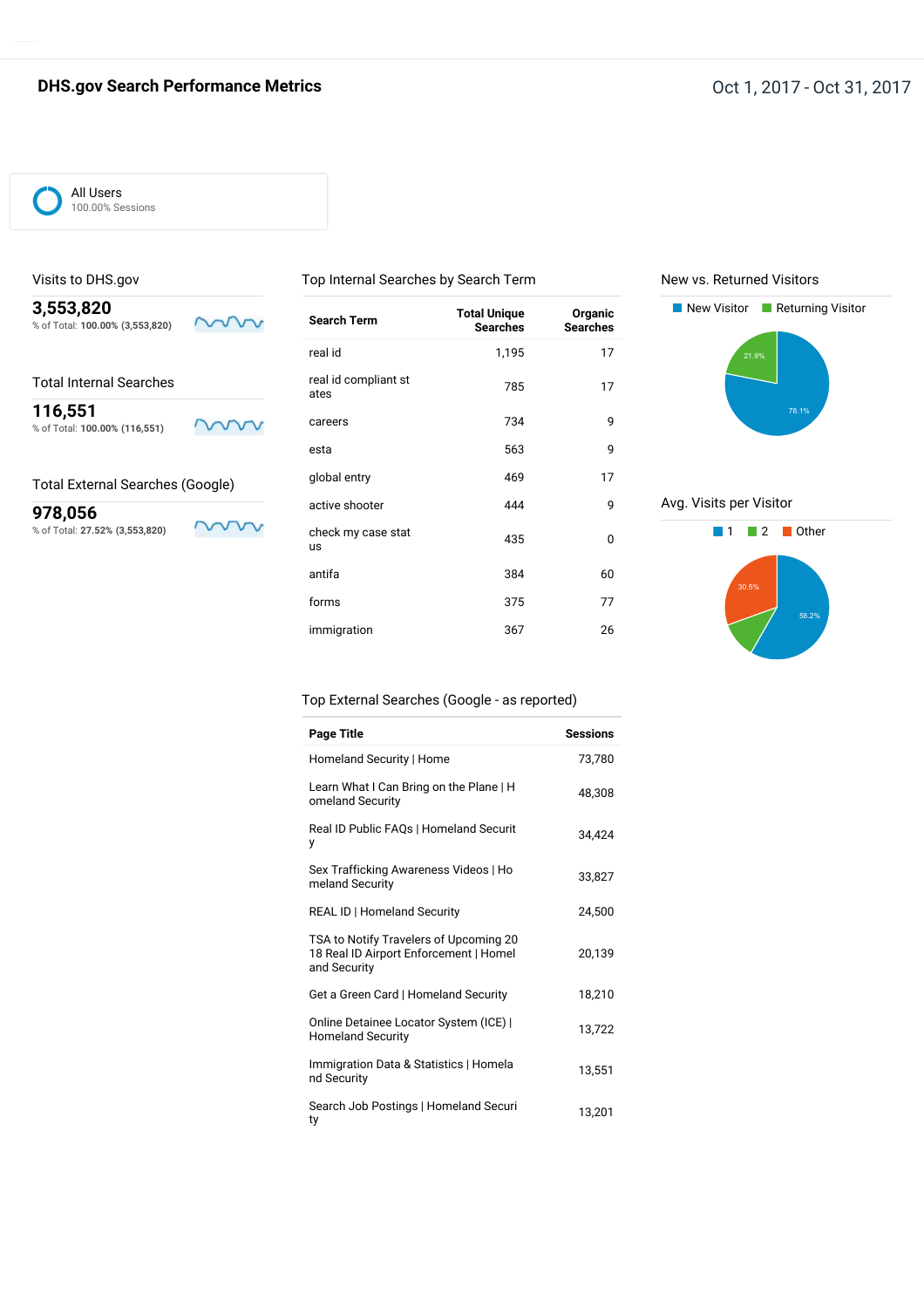Time Period: 10/01/2017 –10/31/2017

# **Voice of the Customers**

# **Feedback:**

- The major customer issues to improve on the DHS.gov site include making content easier to find, label pages and navigation to help customersfind relevant content quickly and easily.
- Other items to improve on the DHS.gov site include simplifying links and navigation choices, making navigation more intuitive, and remediating broken links.

Complete list available upon request

(Source: Survey Monkey)

# **Recommendations:**

We continue to review and work on recommendations from DHS.gov metrics reports. The DHS.gov Web Team documents and analyzes the success of improvements through metrics in addition to emerging technologies, recommendations and actions.

# **Actions Taken:**

**Difficulty Finding Content, Feeling Lost and Mislabeled Links:** The DHS.gov Web Team continues to implement more left navigation throughout site and restructure content and hyperlinks to promote a more productive, user-friendly experience.

**Increase Visibility:** This past quarter, the DHS.gov Web Communications team identified the top 200 pages according to Google Analytics and updated the "Frequently Request Pages" section of the site to reflect customer needs.

**Improved Usage Analytics:** This past quarter, the DHS.gov Web Communications team installed Google Analytics tracking code to all DHS.gov homepage rotators to identify how many clicks rotators are receiving and which homepage content is attracting the most attention by site users.

## **Technical Improvements:**

- We've added title tags to our slideshow controls for accessibility
- We've made internal updates to ensure user compatibility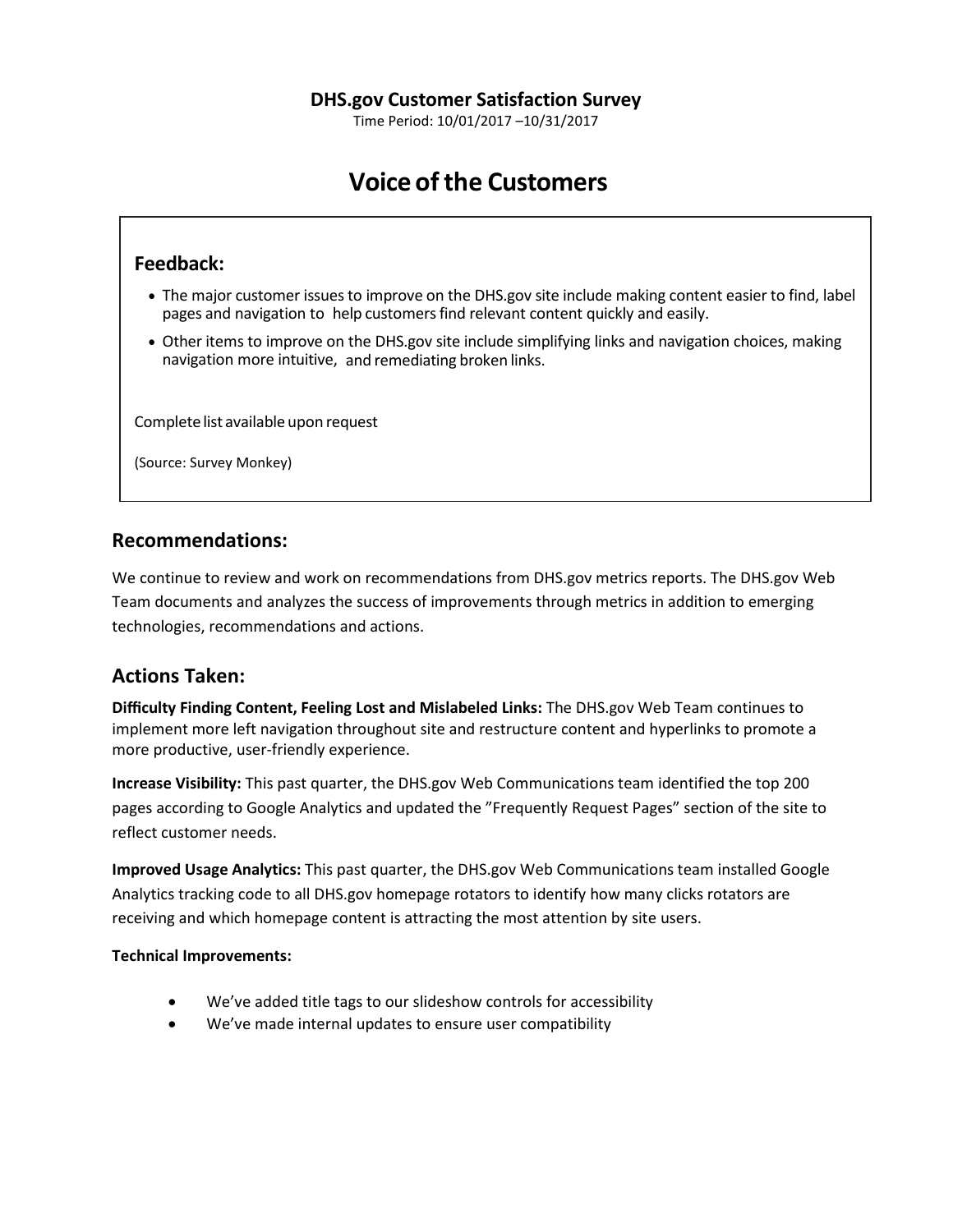# **DHS.gov Customer Satisfaction Survey**

Time Period: 10/01/2017- 10/31/2017

# **Overall Customer Satisfaction Score 68.14**

# **How would you rate your overall experience today? 62.26**

| <b>Answer Choices</b>                                                                             | <b>Responses</b> | Points        | Score        |
|---------------------------------------------------------------------------------------------------|------------------|---------------|--------------|
| • Outstanding                                                                                     | 873              | 100           | 87300        |
| • Above Average                                                                                   | 1374             | 75            | 103050       |
| • Average                                                                                         | 1424             | 50            | 71200        |
| • Below Average                                                                                   | 348              | 25            | 8700         |
| • Poor                                                                                            | 322              | 0             | 0            |
| Total                                                                                             | 4341             |               | 270250       |
| Were you able to complete the purpose of your visit?                                              |                  |               | 59.55        |
| <b>Answer Choices</b>                                                                             | <b>Responses</b> | Points        | <b>Score</b> |
| • Yes                                                                                             | 2585             | 100           | 258500       |
| $\blacksquare$ No                                                                                 | 1756             | 0             | 0            |
| <b>Total</b>                                                                                      | 4341             |               | 258500       |
| Would you still return to this website if you could get this                                      |                  |               | 83.60        |
| information or service from another source?                                                       |                  |               |              |
| <b>Answer Choices</b>                                                                             | <b>Responses</b> | Points        | Score        |
| • Yes                                                                                             | 3629             | 100           | 362900       |
| $\blacksquare$ No                                                                                 | 712              | 0             | 0            |
| <b>Total</b>                                                                                      | 4341             |               | 362900       |
| Will you recommend this website to a friend or colleague?                                         |                  |               | 78.35        |
| <b>Answer Choices</b>                                                                             | <b>Responses</b> | <b>Points</b> | Score        |
| • Yes                                                                                             | 3401             | 100           | 340100       |
| $\blacksquare$ No                                                                                 | 940              | 0             | 0            |
| Total                                                                                             | 4341             |               | 340100       |
| Please describe your experience finding your way around                                           |                  |               | 62.95        |
| (navigating) DHS.gov today.                                                                       |                  |               |              |
| NOTE: Excludes "Other" responses                                                                  |                  |               |              |
|                                                                                                   |                  |               |              |
| <b>Answer Choices</b>                                                                             | Responses        | Points        | Score        |
| • Encountered no difficulties<br>· Had technical difficulties (e.g. error messages, broken links) | 2525<br>106      | 100<br>0      | 252500<br>0  |
| . Links did not take me where I expected                                                          | 284              | 0             | 0            |
| . Links / labels are difficult to understand, they are not intuitive                              | 141              | 0             | 0            |
| . Navigated to general area but couldn't find the specific content needed                         | 721              | 0             | 0            |
| . Too many links or navigational choices                                                          | 110              | 0             | 0            |
| . Would often feel lost, not know where I was                                                     | 124              | 0             | 0            |
| Total                                                                                             | 4011             |               | 252500       |
| How was your experience using our site search?                                                    |                  |               | 54.32        |
| NOTE: Excludes "Did not use search" and "Other" responses                                         |                  |               |              |
| <b>Answer Choices</b>                                                                             | <b>Responses</b> | Points        | Score        |
| · Encountered no difficulties                                                                     | 1095             | 100           | 109500       |
| . I was not sure what words to use in my search                                                   | 172              | 0             | 0            |
| . Results were not helpful                                                                        | 376              | 0             | 0            |
| . Results were not relevant to my search terms or needs                                           | 174              | 0             | 0            |
| • Results were too similar / redundant                                                            | 48               | 0             | 0            |
| • Returned not enough or no results                                                               | 105              | 0             | 0            |
| . Returned too many results                                                                       | 46               | 0             | 0            |